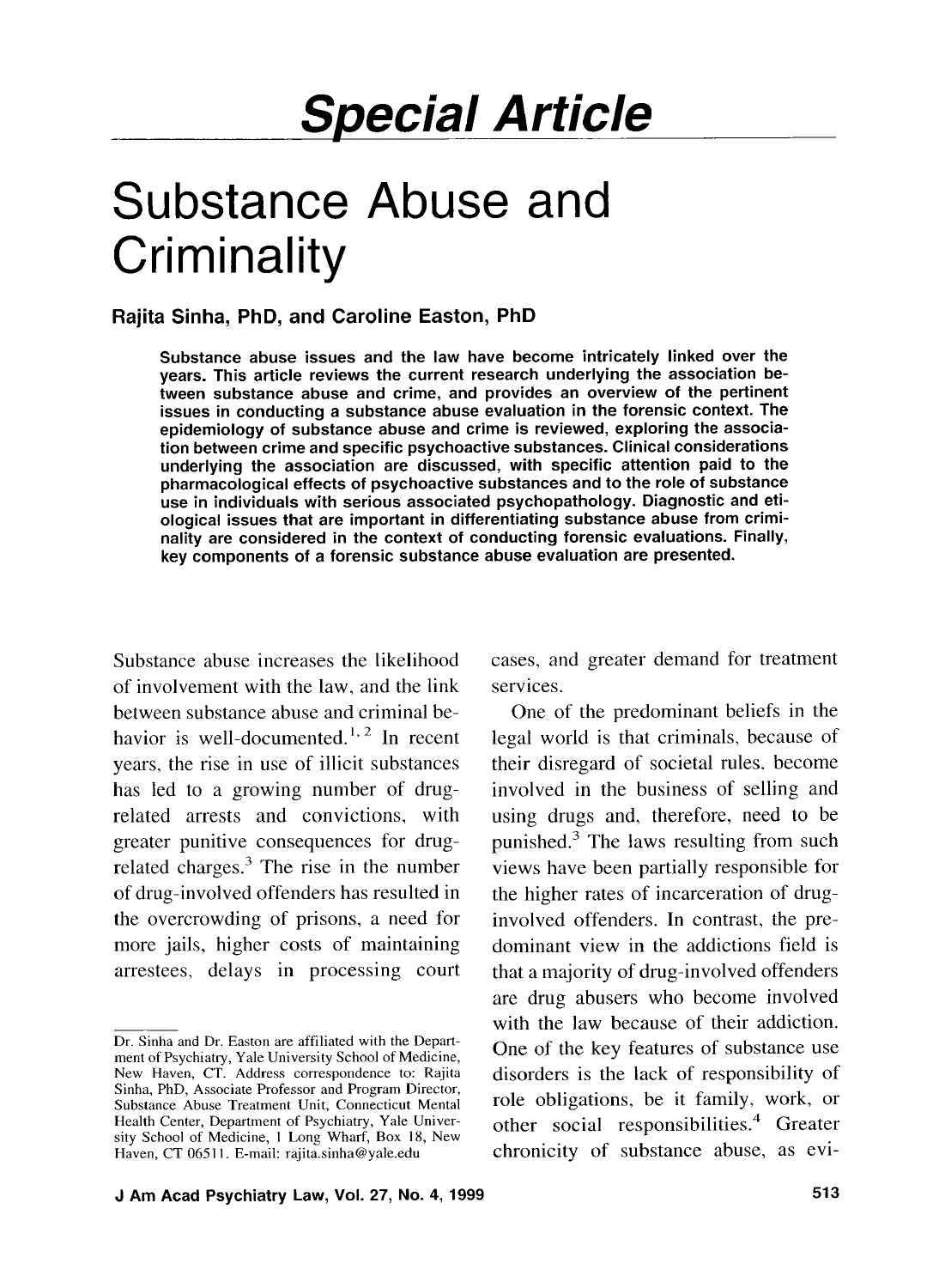denced by excessive and compulsive drug use, leads to an increasing disregard for societal rules of functioning, often manifested by greater involvement with crime. A third more pragmatic and compromise viewpoint also has taken shape that acknowledges that substance abuse treatment works and that a majority of substance abusers need treatment and rehabilitation rather than incarceration alone. This has led to the development of several creative alternatives to incarceration.

While the number of programs that are alternatives to incarceration are growing, there are still fewer treatment slots and far greater numbers of drug-involved offenders who daily need to be sentenced. Within this context, forensic experts are being called on more frequently than ever before for sentencing purposes to help the criminal justice system decipher the diagnosis and etiology of the offenders and to provide judgments on whether rehabilitation is possible or not and whether future criminal behavior is inevitable. The goal of this article is to present the current research underlying the significant association between substance abuse and crime and to provide an overview of the pertinent issues involved in conducting substance abuse evaluations in the forensic context. A brief review of the epidemiology of substance abuse and crime is first presented. followed by a discussion of the clinical issues that bear on the significant association between substance abuse and illegal behaviors. Next, the diagnostic and etiological considerations that need to be taken into account when assessing a "criminal" versus a "substance abuser" are discussed. Finally, the key components of a forensic substance abuse evaluation are presented.

## **Epidemiology of Substance Abuse and Crime**

A review of the epidemiology of substance abuse and crime has produced some alarming statistics. Although crime rates have fallen steeply for six years in a row in the United States, jail and prison populations have expanded considerably, increasing the need for more prisons.<sup>5</sup> This has been attributed directly to the significant rise in arrests and incarcerations for drug-related offenses. Estimates indicate that over 60 percent of individuals arrested are incarcerated for drugrelated charges. Furthermore, 70 percent of arrestees test positive for an illegal substance at the time of the arrest, and most are estimated to be drug dependent at that time.<sup>5-7</sup> These high rates of drug dependence indicate a significant need for treatment in the population. However. U.S. government statistics indicate that while 74 percent of state and federal inmates need treatment. only 15 percent are receiving treatment.<sup>7, 8</sup>

Given the alarming statistics, it is important to examine the association between crime and specific psychoactive substances. Alcohol abuse is highly prevalent among the criminal population. Prior to incarceration. inmates were found to be drinking daily, three times more frequently than in the general population. $9$  Crime and alcohol use are known to frequently co-occur. such that alcoholism has been identified as one of the most important problems associated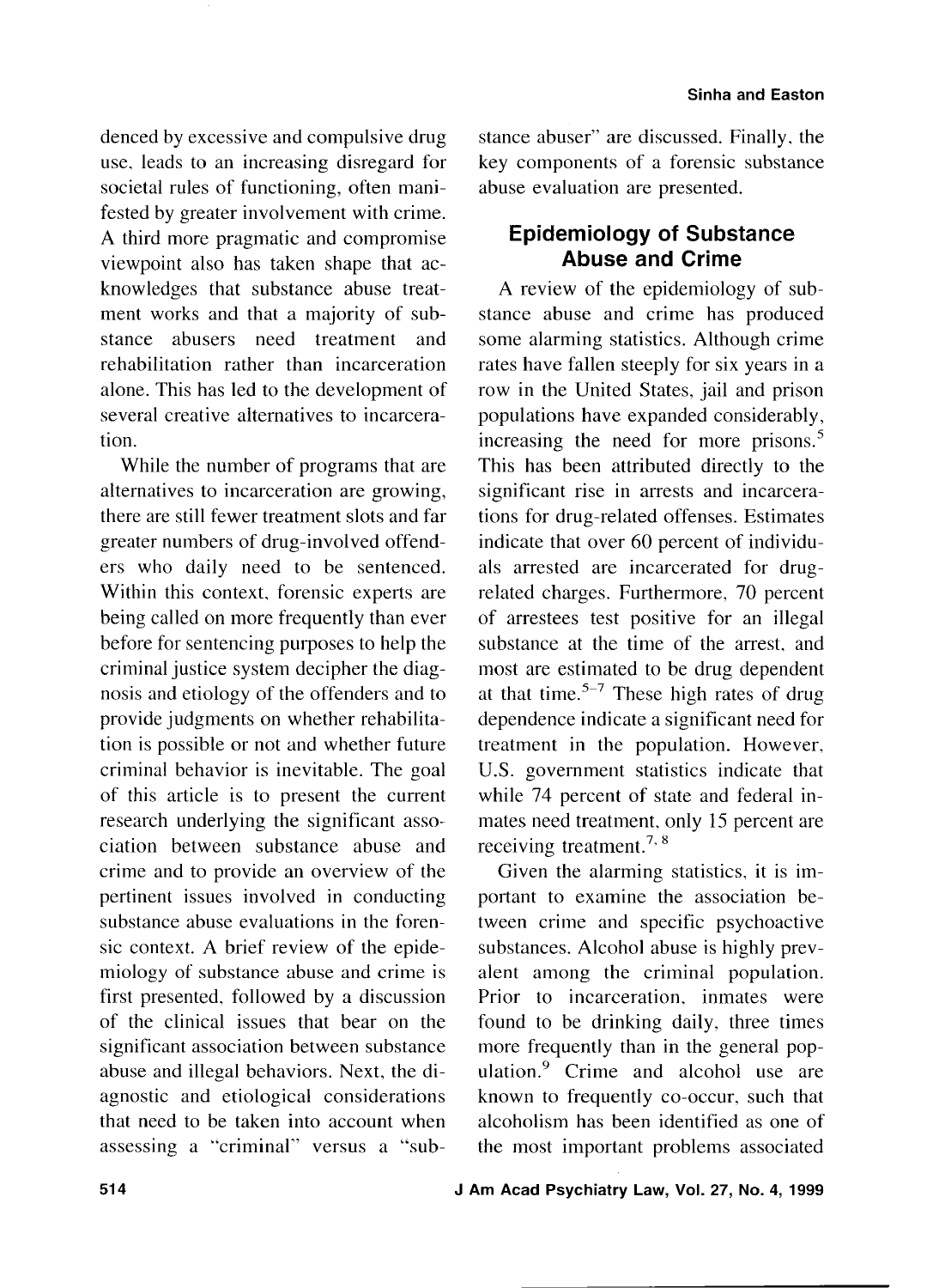with criminal behavior.<sup>10</sup> Arrests for sale or possession of cocaine in one Florida county have increased by over 500 percent since 1983.<sup>11</sup> Crack cocaine-related charges are on the rise, and the greatest severity in sentencing occurs in cocainerelated charges.<sup>12</sup> Cocaine abuse is associated with an increased risk of paranoia, aggression, and violent behaviors.<sup>13, 14</sup> With marijuana abuse increasing significantly among adolescents and young adults, it is not surprising that among youth referred to juvenile court those who test positive for cannabinoids commit twice as many felonies as those who test negative.<sup>15</sup> Finally, heroin abuse has long been most commonly associated with drug-related arrests and property offenses, and less associated with violent and serious crimes.<sup>16, 17</sup> These data suggest that recent drug use itself is a risk factor in increasing the likelihood of crime.

## **Clinical Considerations**

Substance abuse and dependence are chronic, relapsing psychiatric conditions that require treatment and rehabilitation. As with any other psychiatric illness, relapses are associated with exacerbation of symptoms and significant decrements in psychosocial functioning.<sup>18</sup> Two sets of variables bear critically on understanding the link between substance abuse and crime: First, the specific pharmacological effects of alcohol and drugs influence the behavior, cognition. and judgment of substance abusers and those who are not addicted but may be especially predisposed to crime; and second, the impact of substance use among individuals with serious

**J Am Acad Psychiatry Law, Vol. 27, No. 4, 1999 515 615 616** 

psychopathologies such as personality disorders, psychosis, organic brain syndromes, and developmental disorders. These issues are considered below.

*The Effects of the Pharmacology of Psychoactive Substances* In the setting of substance use, it is well documented that illegal behaviors occur most frequently during the acute intoxication phase.<sup>19-21</sup> Alcohol is associated with increased aggression both in nonalcoholic and alcoholic individuals.<sup>22</sup> Stimulants such as cocaine and amphetamines may cause agitation, anger, and psychosis, while marijuana and phencyclidine are known to cause perceptual distortions and grandiosity. $4, 13$  Research has shown that the acute effects of abusive substances alter brain functioning with associated changes in personality, behavior. cognition, and emotionality.<sup>4, 23, 24</sup> In addition, the cessation of chronic use leads to neurochemical changes in the brain associated with acute and protracted withdrawal states that also impact on behavior and functioning.<sup>25-28</sup> Table 1 presents the psychological and behavioral effects associated with commonly abused substances during the intoxication, acute, and protracted withdrawal states. Manifestation of specific symptoms in an individual may be related to a genetic predisposition to addiction, personality characteristics, or other psychiatric problems.

In addition to the behavioral and cognitive changes associated with intoxication and withdrawal, animal and human research has documented significant changes in the mesolimbic dopaminergic reward system of the brain after chronic drug use.<sup>29-31</sup> Further, this area of the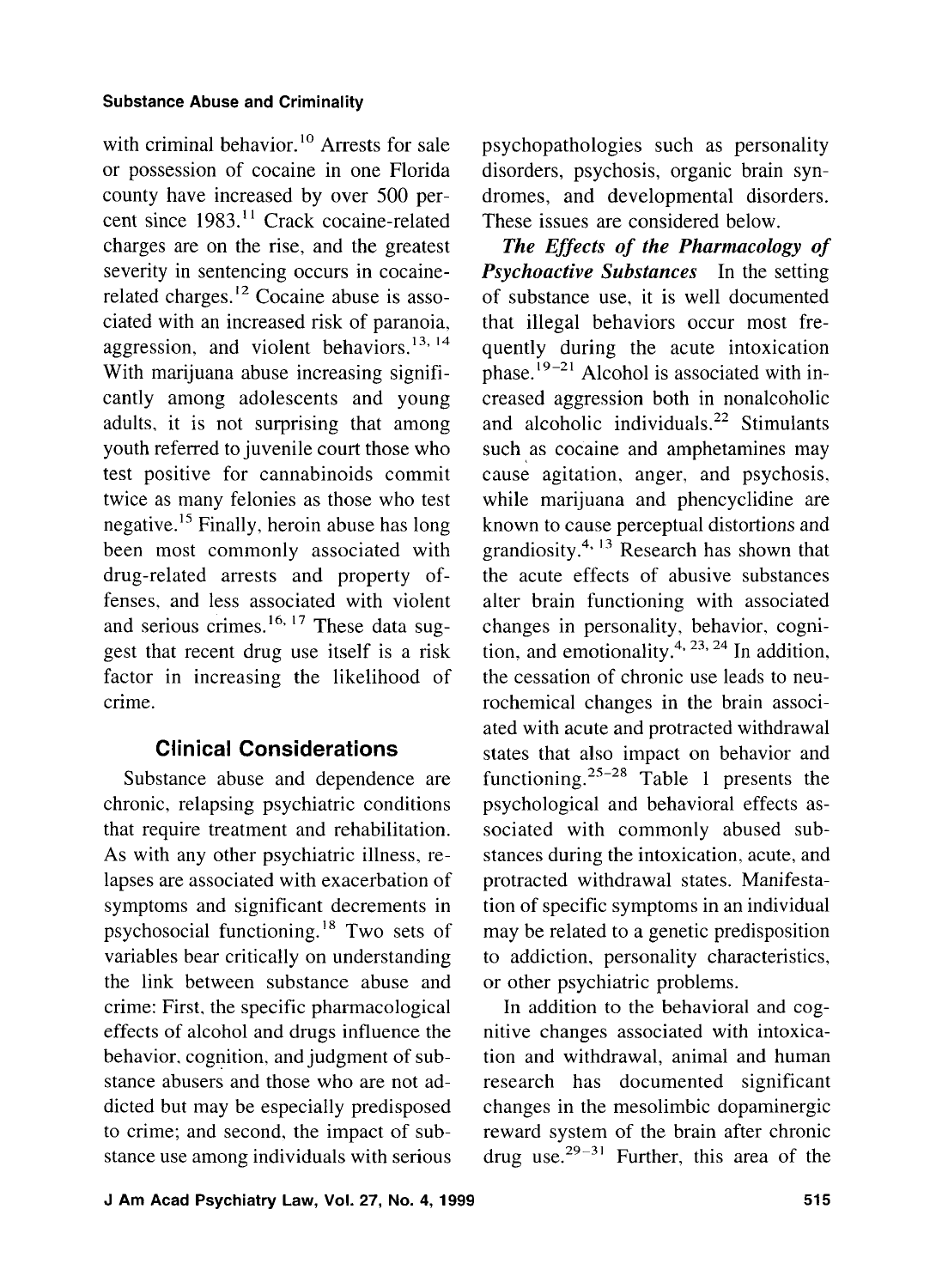### **Sinha and Easton**

## **Table 1 Psychological and Behavioral Changes Commonly Associated with the Following**  Table 1<br>Psychological and Behavioral Changes Commonly Ass<br>Substance-Induced States<br>Detection

| Substance                                        | Detection<br>Period in Urine   | Substance Intoxication                                                                                                                                                                                                                                              | <b>Acute Withdrawal</b>                                                                                                                                                     | Protracted<br>Withdrawal                                          |
|--------------------------------------------------|--------------------------------|---------------------------------------------------------------------------------------------------------------------------------------------------------------------------------------------------------------------------------------------------------------------|-----------------------------------------------------------------------------------------------------------------------------------------------------------------------------|-------------------------------------------------------------------|
| Alcohol<br>3-10 hours                            |                                | Mood lability-sadness,<br>irritability, impaired judgement;<br>impaired social/occupational<br>functioning; inappropriate<br>sexual/aggressive behavior;<br>attention and memory<br>impairment; incoordination                                                      | Insomnia; psychomotor<br>agitation, anxiety, perceptual<br>disturbances (hallucinations,<br>illusions); dysphoria,<br>autonomic dysfunction<br>(sweating, pulse rate)       | Anxiety, insomnia,<br>autonomic<br>dysfunction;<br>dysphoric mood |
| Cannabis<br>1 joint/week<br>3×/week<br>Daily use | 2 days<br>2 weeks<br>3-6 weeks | Euphoria, with inappropriate<br>laughter and grandiosity;<br>sedation, lethargy; impaired<br>judgement; distorted sensory<br>perceptions; impaired motor<br>performance                                                                                             | Irritability; anxious or<br>depressed mood, nervous,<br>tense, sleep disturbances,<br>appetite change, tired,<br>trouble concentrating,<br>distorted sensory<br>perceptions | Not well studied                                                  |
| Cocaine<br>Cocaine<br>metabolites                | 5 hours<br>$2-4$ days          | Euphoria or blunted affect;<br>hypervigilance; anxiety;<br>tension or anger; change in<br>sociability; interpersonal<br>sensitivity; paranoid ideation                                                                                                              | Fatigue;<br>insomnia/hypersomnia;<br>increased appetite;<br>psychomotor agitation or<br>retardation; anhedonia; drug<br>seeking                                             | Fatigue; anxiety;<br>dysphoric mood;<br>drug craving;<br>insomnia |
| Opiates<br>Heroin                                | $1-2$ days<br>$1-2$ days       | Initial euphoria followed by<br>apathy, dysphoria,<br>psychomotor agitation or                                                                                                                                                                                      | Anxiety, restlessness,<br>irritability, increased<br>sensitivity to pain; dysphoric                                                                                         | Anxiety; insomnia,<br>dysphoria,<br>anhedonia drug<br>craving     |
| Codeine<br>Methadone                             | $1-2$ days<br>2-3 days         | retardation, impaired<br>judgement, impaired attention<br>and memory                                                                                                                                                                                                | mood; insomnia, increased<br>achiness, drug-seeking<br>behavior                                                                                                             |                                                                   |
| Sedatives/hypnotics<br>or anxiolytics            | 2-6 weeks                      | Mood lability; inappropriate<br>sexual or aggressive behavior;<br>impaired judgement, memory<br>and attention difficulties:<br>incoordination                                                                                                                       | Insomnia, anxiety, autonomic<br>hyperactivity; psychomotor<br>agitation                                                                                                     | Anxiety; insomnia,<br>dysphoric mood                              |
| Phencyclidine<br>(PCP)                           | $2 - 8$ days                   | Anxiety and fearfulness,<br>depression, suspiciousness,<br>distorted perceptions, or tactile<br>illusions, delusions (bad trips),<br>flashbacks, depersonalization,<br>derealization, paranoid<br>ideation, hyperactivity,<br>impulsive acts, impaired<br>attention | Not well studied                                                                                                                                                            | Not well studied                                                  |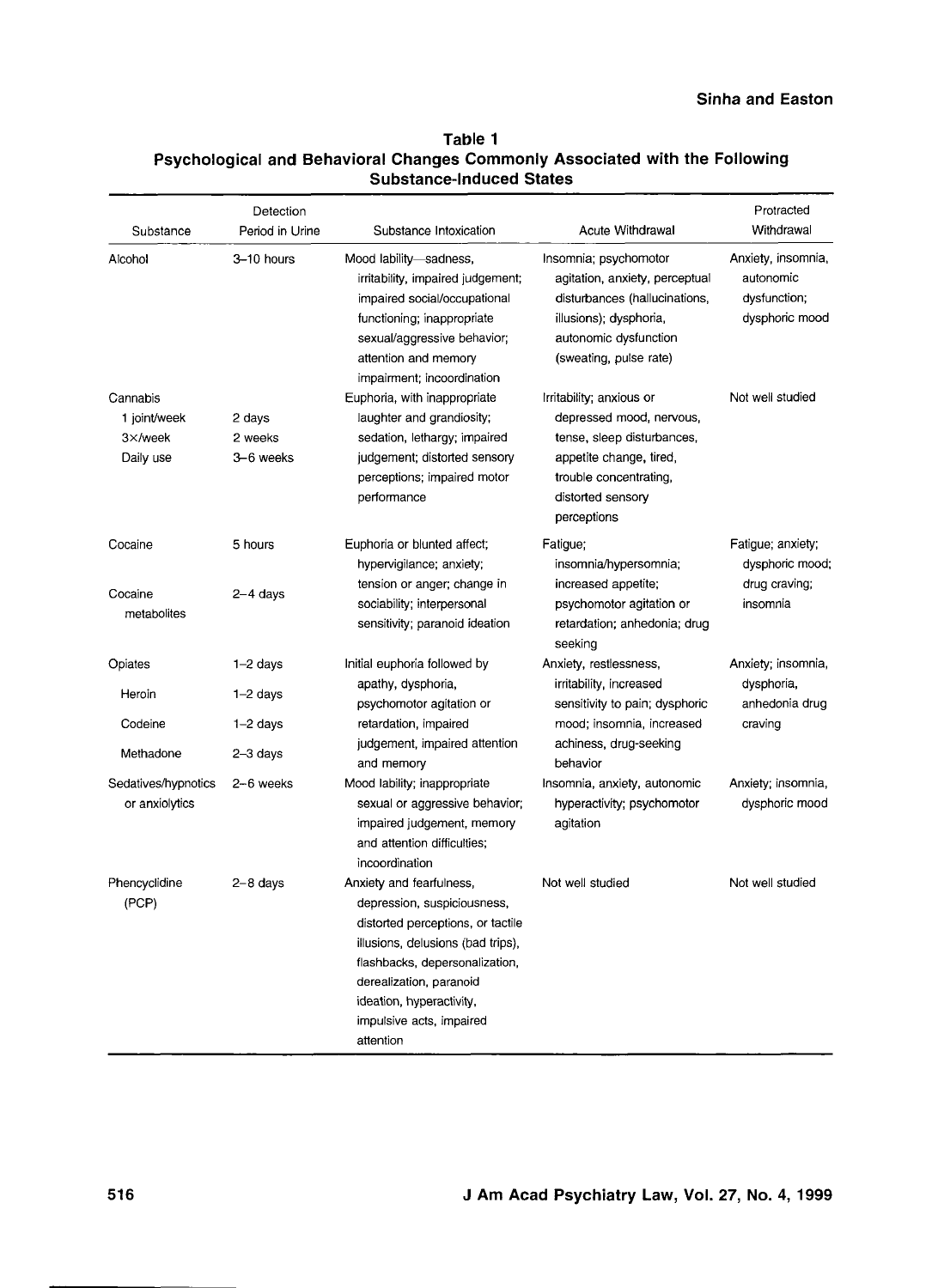brain has projections to the prefrontal and orbitofrontal cortex and to other areas of the limbic system that are linked to various cognitive functions such as memory, regulation of voluntary behaviors and movements. forethought, planning, and emotional reactivity.<sup>32-34</sup> New evidence from brain imaging studies has indicated that acute substance use modifies functioning in the above brain regions and that prolonged drug use can cause pervasive changes that persist even after the cessation of drug use.

Altered brain functioning in the abovementioned regions has been reported with acute intoxication with heroin, $35$  cocaine.<sup>36, 37</sup> alcohol.<sup>38</sup> and, more recently, marijuana $39,40$  in chronic users. Cocaine abusers also show decreased receptor functioning in the dopamine system for up to 3 to 4 months postdetoxification, compared with healthy control subjects. $41, 42$  Further, cocaine craving in chronic cocaine abusers, even without the presence of the drug, activates brain regions that are involved in cognition, emotion, and memory processing,  $43-45$  which suggests that cognitive functioning during states of drug-seeking may be significantly affected. While these data do not suggest a direct causal link between substance-related changes in the brain and criminal behavior, the above evidence suggests that brain functioning may be compromised during substance-related states. Thus, criminal behavior that occurs largely in the context of recent substance use in substance-dependent individuals should indicate a serious need for treatment and rehabilitation. alternatives

that are known to reduce criminal recidivism.<sup>7</sup>

*The Role of Dependence Severity and Co-occurring Psychopathology* A positive association between severity of substance abuse and frequency of illegal acts has been noted.<sup>46, 47</sup> As dependence on a substance increases, there is increasing tolerance to the effects of the substance so that individuals are known to use larger amounts for longer periods of time. Using larger amounts for longer periods is associated with an increased likelihood that negative cognitive and behavioral sequelae will occur, which in turn can lead to greater risk of participation in illegal behaviors. Further, dependence on more than one abusive substance is very common,<sup>48</sup> with evidence indicating that substance abusers who commit crimes are known to abuse a wider range of substances compared with addicts who do not commit crimes.47 For example, alcohol and cocaine addiction commonly cooccur, and cocaine abusers often report the use of alcohol to counter the negative acute effects of cocaine.<sup>49</sup> Whether the combined use leads to greater disinhibition or to increased aggressiveness during the crash from an alcohol-cocaine binge is not known. However, it is well known that alcohol- and cocaine-dependent individuals are more severely addicted with poorer psychosocial functioning, greater legal involvement, and worse treatment outcomes.<sup>50, 51</sup> Similarly, alcohol and heroin addiction also commonly co-occur, and, more recently, the co-occurrence of alcohol and marijuana abuse has been associated with greater involvement in gang-related violent episodes.<sup>52</sup>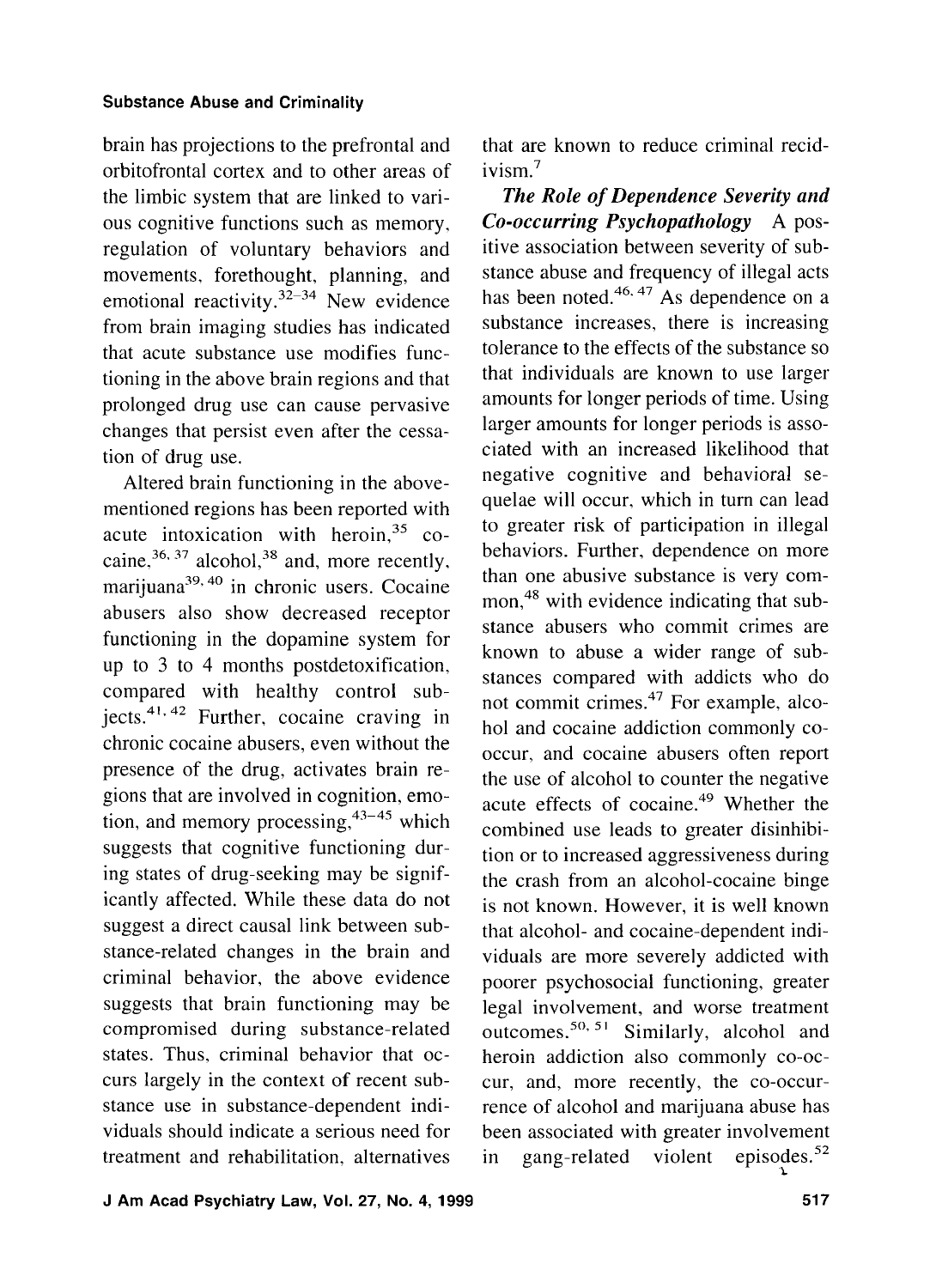Clearly, the combined pharmacological effects of substances need further examination, as does the association between multiple substance abuse and crime.

Finally, co-occurring psychiatric problems with substance abuse are known to significantly increase the risk and severity of illegal acts and crime.53. 54 In general, acute intoxication increases the likelihood of violence among individuals prone to impulsivity. These individuals may include those with personality disorders who may be especially at risk of violence during intoxication and withdrawal from psychoactive substances.<sup>55</sup> Among individuals with psychotic disorders, substance abuse comorbidity and medication and treatment noncompliance are associated with violent behavior and illegal acts.<sup>56-59</sup> Finally, although they comprise a smaller group, individuals with organic brain syndromes and developmental disorders with specific impulse control problems may be at risk to commit aggression toward others.<sup>60</sup> These data suggest the need for the careful assessment of psychiatric history and comorbidity in druginvolved offenders as violence or criminality among the dually diagnosed population may not be attributable only to intoxication.

## **Diagnostic and Etiological Considerations**

Forensic assessments often require the need to make judgments about the diagnostic picture of arrestees and to comment on their treatment needs and chances of success. Because of the significant association between substance abuse and crime, diagnostic differentiation between substance abuse and criminality is challenging. While there are clear diagnostic criteria for substance use disorders, the diagnosis of criminality in psychiatric terms is most commonly based on the diagnosis of antisocial personality disorder (ASPD). However, problems in the reliability and classification of ASPD have been noted in the literature. $61$  In addition, a significant overlap in the diagnostic criteria of substance abuse and ASPD exists, leading to serious concerns regarding overdiagnoses of ASPD in substance abusers.<sup>62-65</sup> Due to this overlap, ASPD diagnoses in substance abusers has not been found to have significant predictive value for either future criminality or negative treatment outcomes.<sup>64, 66, 67</sup> Indeed, a judgment regarding the risk for future criminality only on the basis of an ASPD diagnosis in an addict can be risky, in that it increases the chances that substance abuse alone will be viewed by the law as criminal behavior requiring punitive consequences.

With a rise in juvenile arrests in general, and with the growing number of juvenile drug-related offenders. it is important to examine the diagnostic and etiological issues involved in assessing juveniles and young adults. Once again, there are problems associated with the diagnosis of conduct disorder (CD) among substance-abusing adolescents and young adults. DSM-IV criteria for ASPD require that individuals meet criteria for CD (before age 15) and subsequent ASPD. However, the diagnosis of CD (particularly adolescent-onset type) is complicated by early onset of substance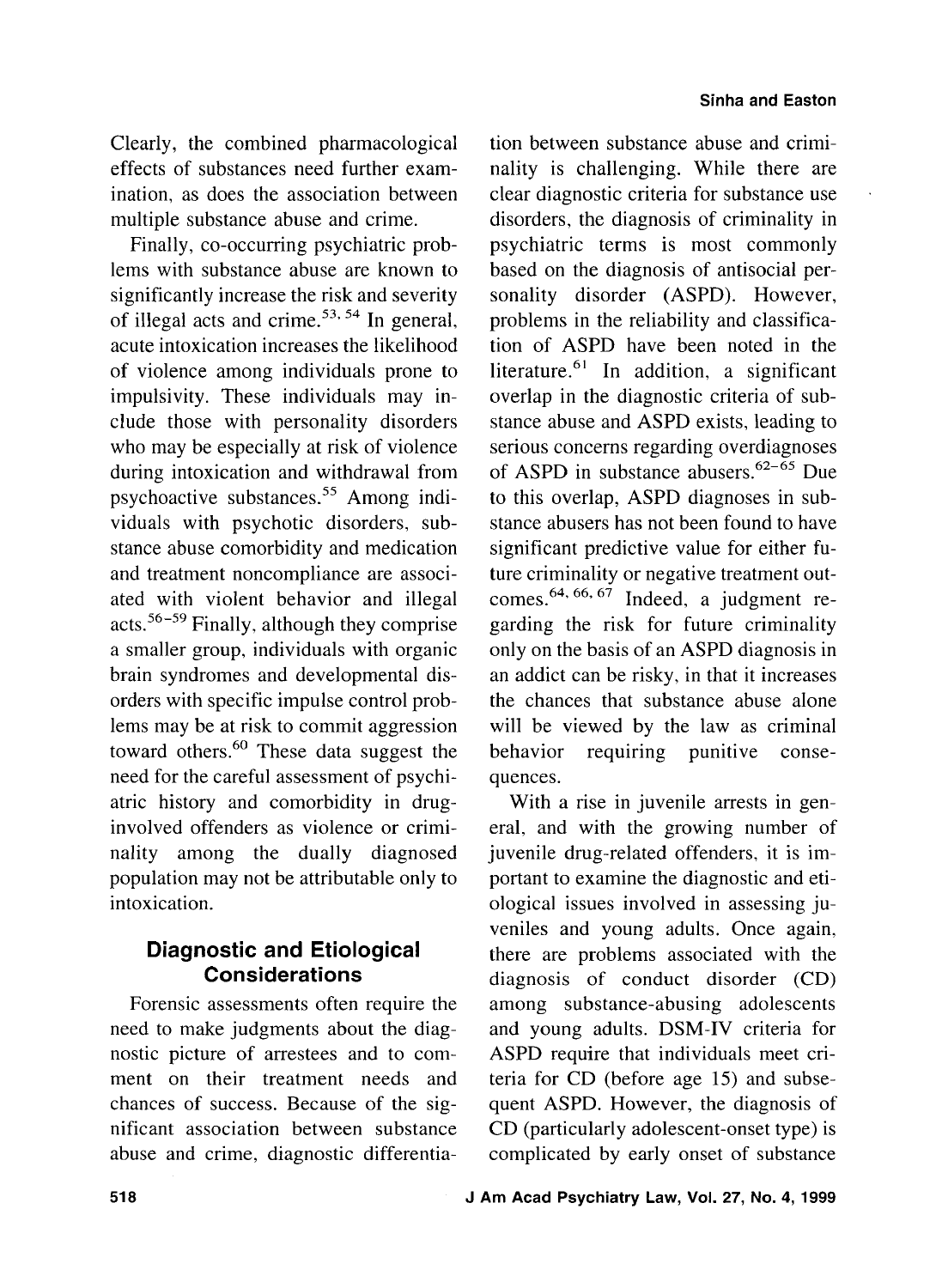use among adolescents. There is increasing evidence that early age of onset of substance use (in early adolescence) such as use of nicotine, alcohol, and/or marijuana is significantly associated with increased delinquency, greater participation in high-risk behaviors,  $68-73$  and more progression to serious drug abuse.70 However, substance use is not an exclusion in the diagnosis of CD, and exceedingly high numbers of juveniles meet the criteria for CD. which, once again, makes differentiation between criminality and substance abuse difficult among juvenile offenders. In general, for the diagnosis of both ASPD and CD, childhood age of onset of CD, early onset of regular substance use. and severity of substance dependence is more predictive of persistent antisocial behaviors and negative treatment outcomes. $74-76$ 

While the diagnosis of ASPD and CD remain problematic, psychopathy, as defined and measured by the revised Psychopathy Checklist  $(PCL-R),$ <sup>77</sup> is emerging as a discrete clinical entity. There is some evidence that this may be more precise and reliable than ASPD in identifying the subset of criminals who are at greater risk for both general and violent criminal recidivism.<sup>61, 65</sup> A number of studies have shown that psychopathy is a reliable risk marker for criminal recidi  $vism.^{78-80}$  However, because most current studies with adult and adolescent substance abusers continue to use ASPD/CD criteria in assessing negative treatment outcomes in substance abusers,  $67, 75, 81$  the use of the PCL-R has not been validated in the substance-abusing population. Furthermore, it also has not been established as a predictor of future criminality in adolescent populations. Clearly, future research using the PCL-R is needed to establish its use among these populations.

## **Substance Abuse Evaluations in the Forensic Context**

There has been a dramatic increase in the number of substance abuse evaluations requested by the courts at presentencing and pretrial hearings. The primary goals of the substance abuse evaluation in this context are: (I) to make an accurate diagnostic assessment of substance abuse or dependence. criminality, and the relationship between substance use to other co-occurring psychopathology; and (2) to provide an assessment of treatment need and of potential benefit from substance abuse treatment. The former entails a comprehensive clinical assessment of substance abuse, which often can be tricky and requires the careful collection of materials from a variety of sources, including patient interviews, self-assessments. laboratory tests. collateral information, family information, previous treatment records, and assessment of motivation for treatment. Assessment of treatment need, intensity of treatment required. and potential benefit from treatment is difficult to assess as well, and reliance on clinical judgment and the completeness of history and collateral information can be important aspects of this determination. **A** patient report on motivation for treatment needs to be interpreted with caution as the patient may indicate greater interest in substance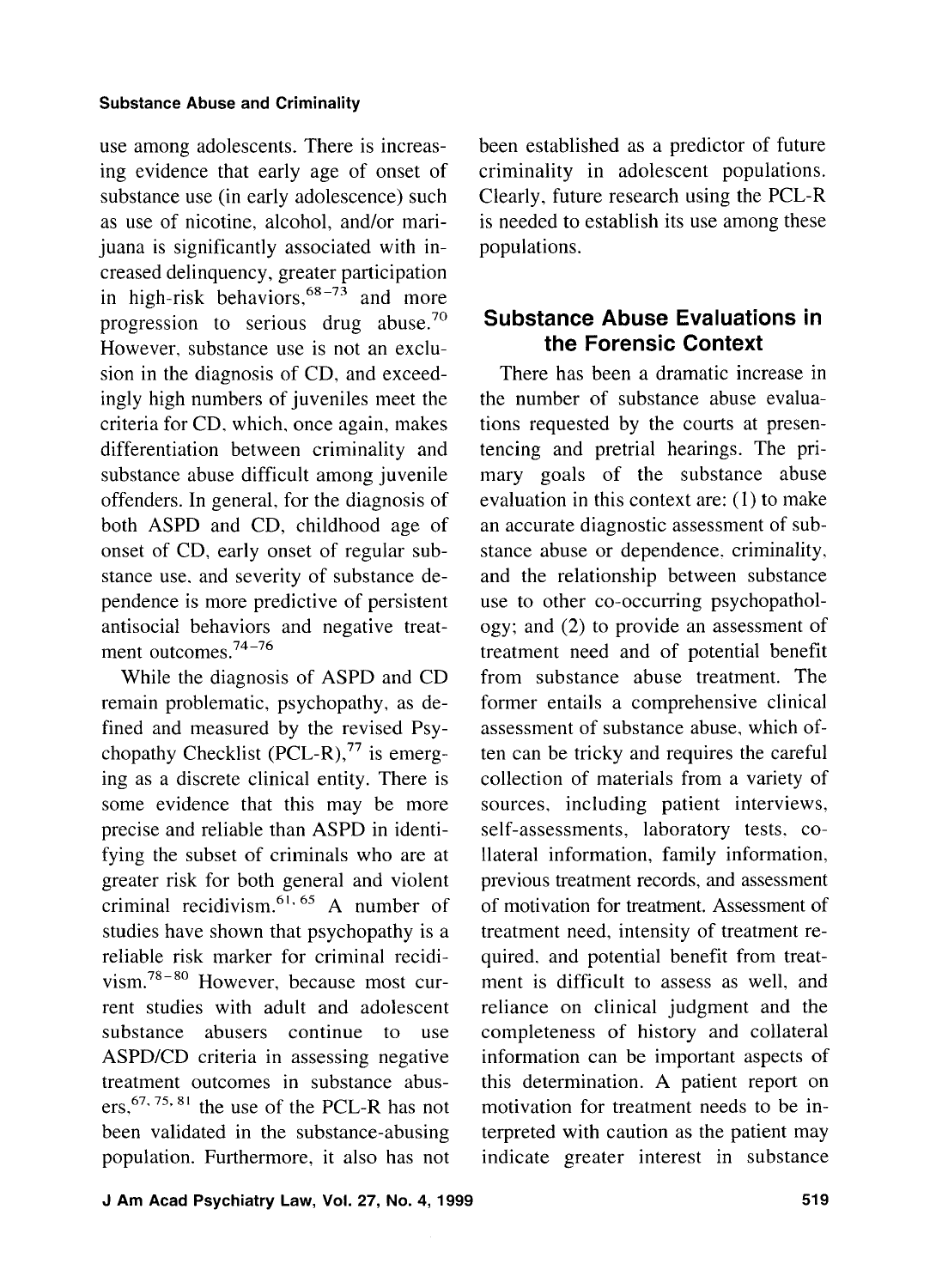|                                                         | Table 2 |  |  |
|---------------------------------------------------------|---------|--|--|
| Key Components of a Forensic Substance Abuse Evaluation |         |  |  |

| A. Substance use history for specific substances                                                                                      |
|---------------------------------------------------------------------------------------------------------------------------------------|
| Pattern of use: frequency, amounts, and periods of use, including age of first use, periods of                                        |
| continued use, periods of abstinence, and recent and last use                                                                         |
| Signs and symptoms of intoxication and withdrawal (for each substance used)                                                           |
| Symptoms of abuse and dependence, including periods of remission                                                                      |
| Substance abuse treatment history                                                                                                     |
| Objective laboratory indicators of use: urine, blood, or hair sampling                                                                |
| B. Negative consequences of substance use                                                                                             |
| Medical, psychological, family, and social consequences                                                                               |
| Legal consequences—comprehensive history of arrests; age of first arrest, type of arrest;                                             |
| substance use at time of arrests                                                                                                      |
| C. Physical and mental status exam                                                                                                    |
| Signs of acute intoxication, withdrawal, or delirium                                                                                  |
| Physical assessment of recent or past intravenous drugs and effects of substance use on<br>physical appearance and nutritional status |
| Mental status assessment of affective/mood and thought disturbances                                                                   |
| Cognitive assessment of attention/concentration, memory, abstract reasoning, and problem<br>solving                                   |
| D. Assessment of comorbid psychiatric disorders                                                                                       |
| Sign and symptoms of Axis I and Axis II disorders                                                                                     |
| Determination of primary psychiatric versus secondary psychiatric disorders                                                           |
| Psychiatric treatment history                                                                                                         |
| E. Family history and collateral information                                                                                          |
| Family genogram with attention to history of substance abuse and psychiatric illness                                                  |
| Family history of legal involvement and violent behaviors                                                                             |
| Family interviews with relevant family/significant other contacts                                                                     |
| F. Context variables                                                                                                                  |
| History of childhood or adult victimization                                                                                           |
| Information on school performance, stressful life experiences, and socioemotional supports                                            |
| Sociocultural factors, including race, gender, and class-related information                                                          |
| G. Treatment need and potential benefit from treatment                                                                                |
| Outcomes of previous psychiatric and substance abuse treatment episodes, via medical records                                          |
| Current and previous motivation to change substance abuse behaviors                                                                   |
| Assessment of level of substance abuse treatment needed                                                                               |

abuse treatment if it is viewed as an alternative to incarceration.

While a comprehensive review of how to assess substance abuse is beyond the scope of this article (see Schottenfeld and Pantalon<sup>82</sup> for a review of the assessment of substance abuse), key components of the evaluation are listed in Table 2 and are briefly described below.

*A. Substance Use History.* In obtaining

the history of substance use and patterns of use, it is important to inquire specifically regarding all categories of psychoactive substances and to obtain data on specific substances in each class. The major categories include nicotine, alcohol, cannabinoids, stimulants, opioids, sedative-hypnotics and anxiolytics, and inhalants. Specific use of the different names for street drugs in the interview can elicit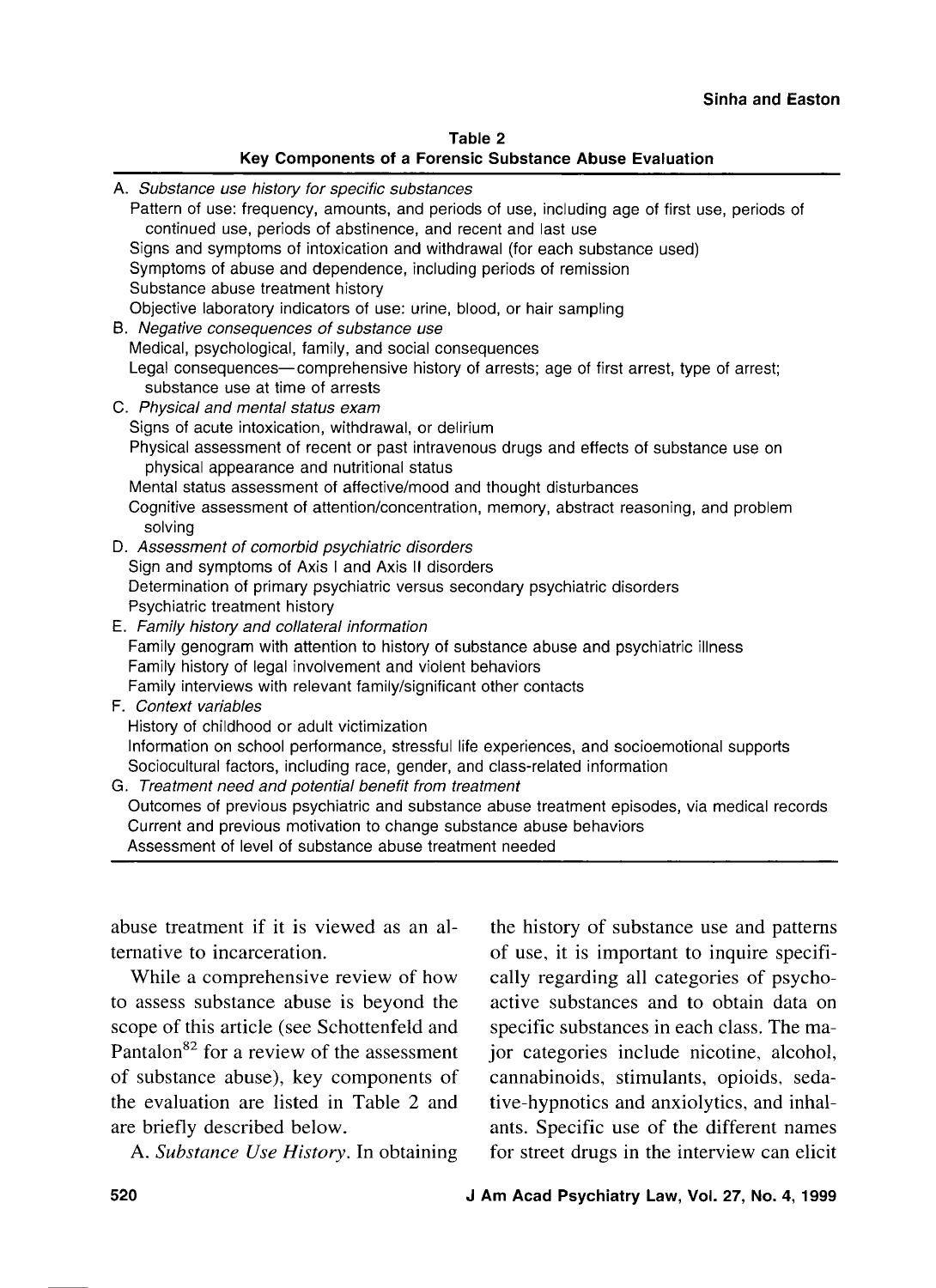more accurate information from the patient. Data on the age of onset of each substance used, the frequency and amounts consumed, the route of administration, the periods of continued use, the heaviest use. recent use, any period of abstinence, and efforts to curtail and control use should be gathered. Overlap in the use of multiple substances should be noted. Specific symptoms of abuse and dependence need to be assessed, which requires familiarity with the symptoms of intoxication and withdrawal specific to each class of substances. Careful attention must be paid to the positive and negative consequences of substance use. Inquiring about positive consequences may be overlooked but is important because it provides information regarding the acute reinforcing effects of substance use for a particular patient.

Laboratory assessment of substance use by obtaining toxicology testing of blood, urine, or hair is considered essential in a substance abuse evaluation. It provides an objective indicator of drug use and, therefore, can be a validity check on information provided by the patient. Knowledge of the detection period in urine, blood, or hair for each substance is essential (Table 1 provides information on urine detection period for commonly abused substances), as is an understanding of the sensitivity of the assays used and the substances that can be detected by the assays.

B. *Negative Consequences of Substance Use.* The medical, psychological, emotional, and social consequences of substance use should be elicited with specific examples of types of consequences.

A comprehensive history of the legal consequences of substance use is also very important. The assessment should include a history of prior arrests, age at first arrest and at subsequent arrests, type of arrests, data, if available, on whether the patient was intoxicated or high at the time of the arrest, nature of crimes committed while the patient was under the influence and those committed while they were not under the influence of psychoactive substances, and, finally, the chronicity of criminal behaviors.

C. Physical and Mental Status Exam. The patient interview also should contain a physical and mental status examination directed at detecting signs of acute intoxication, withdrawal. or delirium. This requires familiarity with the signs and symptoms of intoxication, withdrawal, and delirium associated with specific substances. A brief physical assessment should be conducted to look for evidence of recent or past intravenous drug use (e.g., track marks or abscesses) or the chronic use of drugs by insufflation (nasal discharge, ulcers, or perforated septum). Signs of fever, pallor, hypotension, or nutritional deficiency associated with alcohol or other drug dependence also can be noted. A careful mental status examination, including the assessment of cognitive functioning, also is essential in diagnosing substance use disorders, comorbid psychiatric illness, and cogni-<br>tive dysfunction. This examination tive dysfunction. This examination should include an assessment of transient or persistent hallucinations, mood or affective disturbances, and paranoid, suicidal, or violent ideation or behavior, and an indication of whether these symptoms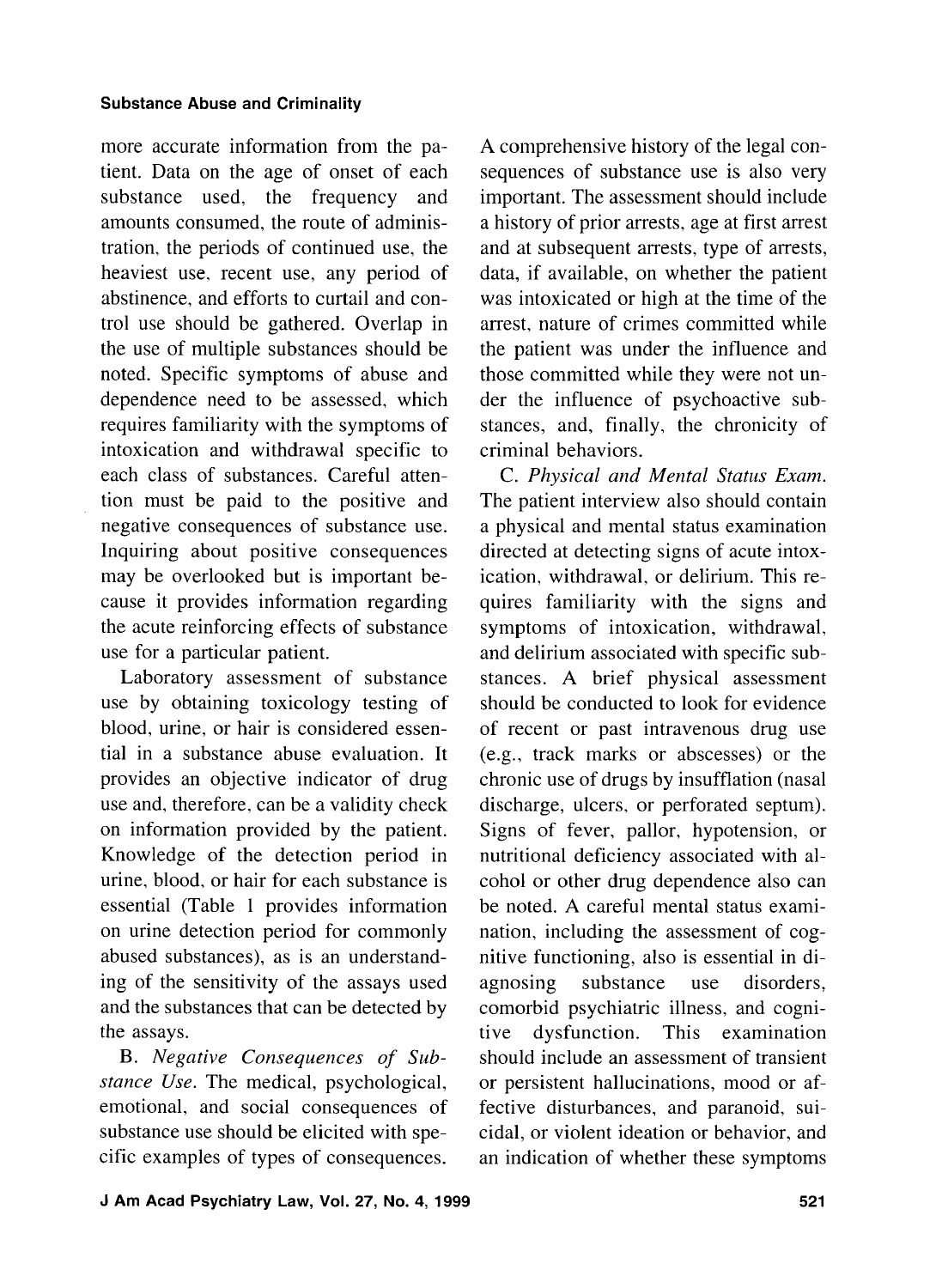were secondary to substance abuse. Cognitive function assessment should include an evaluation of attention and concentration, recent and remote memory, abstract reasoning, and problem-solving ability. All of these may be impaired by recent alcohol, sedative, anxiolytic, stimulant, or polydrug use.

D. *Assessment of Comorbid Psychiatric Disorders.* Co-occurring psychopathology is highly prevalent among substance-abusing populations and must be carefully assessed. Particular attention should be paid to specific DSM-IV Axis I and Axis I1 disorder symptoms and their presence secondary to substance abuse. As shown in Table 1, various psychiatric symptoms can develop as a result of recent substance abuse, causing confusion in the diagnostic picture. The age of onset of specific Axis I disorders compared with the age of onset of substance use disorders can help to distinguish primary psychiatric disorders from substance-induced disorders. The diagnosis of a primary psychiatric disorder is more likely if the onset of the psychiatric disorder preceded the initial onset of substance use. A history of prior treatment of psychiatric disorders and benefit from treatment also should be documented. Finally, the careful assessment of Axis 11 personality disorders is important because differentiation between personality disorders and substance-induced personality changes can be difficult. Assessments of ASPD and psychopathy (by the PCL-R), $^{77}$  CD, borderline personality disorder, and mixed personality disorders along with the record of trouble with the law are important in determining the risk of future criminal behaviors.

E. *Family History and Collateral Information. A* family history of substance use disorders and psychiatric illness can be useful in determining the diagnosis and etiology of the patient's psychiatric problems. If possible, interviews with family members or other people who have had contact with the patient in other settings can be helpful in obtaining corroborating data. The use of multiple sources can substantially increase the validity of the evaluation. In addition, obtaining medical records from previous psychiatric and substance abuse facilities also can provide pertinent information for the diagnosis and etiology of the patient's problem and their previous experiences with treatment.

F. *Context Variables.* Other relevant information regarding the patient's history includes history of childhood or adult violent victimization and data on school performance, stressful life experiences, social and emotional supports. sociocultural context, including racial, socioeconomic, gender and class related factors, should be gathered. These factors may contribute to understanding the patient's involvement with deviant peer groups, participation in violent behaviors, and/or initiation into regular substance use.

G. *Assessment* of *Treatment Need and Potential Benefit.* While the number of initiatives for alternatives to incarceration are growing, only one in eight substanceabusing offenders receive treatment in the criminal justice system.<sup>8</sup> Thus, sentencing referrals from courts for a forensic evaluation often includes the question of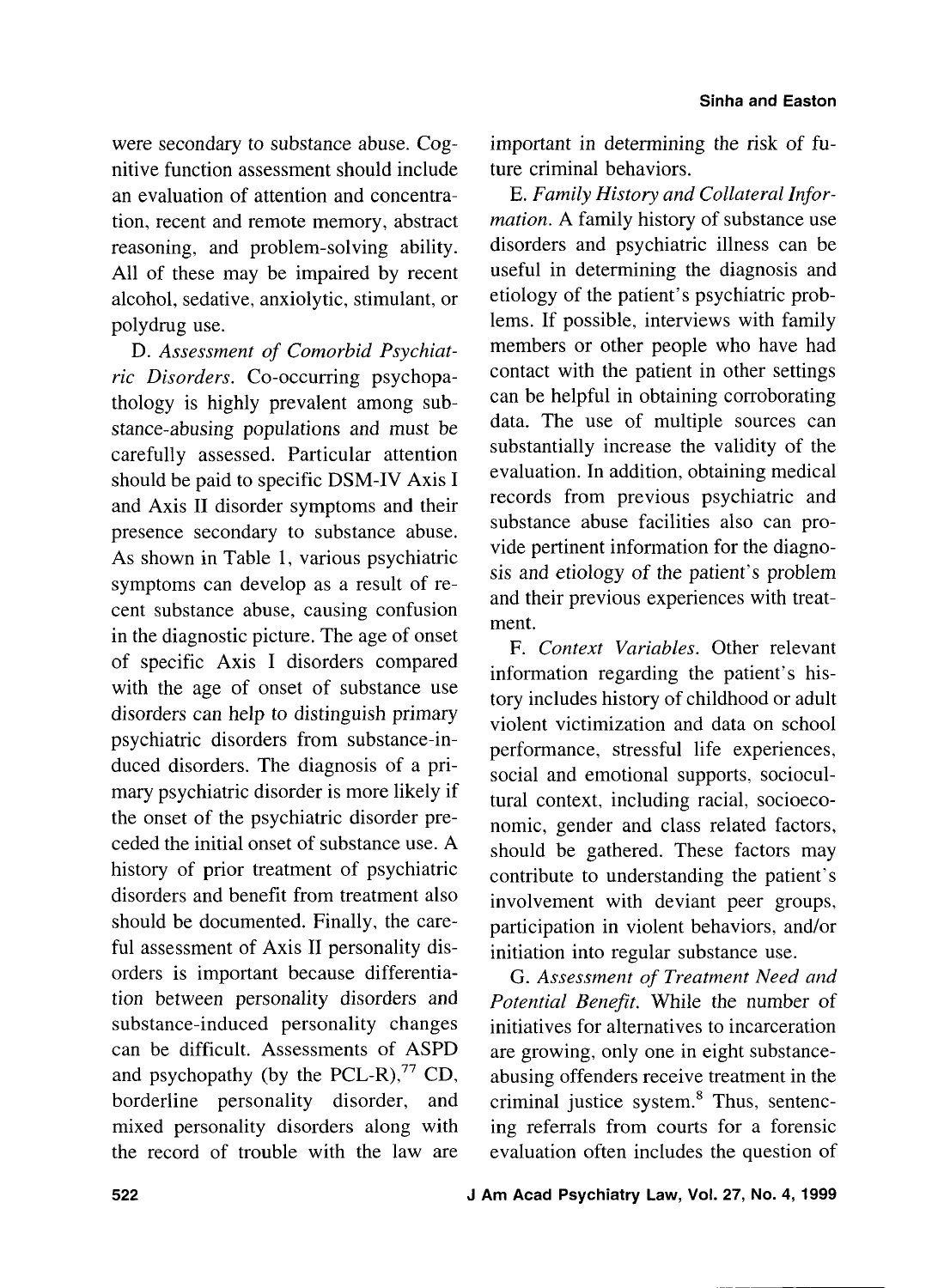whether the substance-abusing offender can benefit from treatment or, alternatively, whether the risks of placing the individual in the community are so high that incarceration will more likely benefit society. This determination should be based on a comprehensive picture of the patient's history. In addition, information on the patient's treatment history, whether previous substance abuse treatments were successful in helping the individual abstain from drug use for a significant period of time, and whether the patient showed motivation and readiness to change the drug-using lifestyle can be critical. More often than not, the offenders do not have a history of substance abuse treatment, and if the offenses have been nonviolent in nature, then a substance abuse treatment recommendation can be potentially beneficial to the indi-<br>6. National Institute of Justice: Washington, DC: Washington, DC: Washington, DC: 215, 1989 vidual. Even for violent offenders, if the NIJ Reports, No. 215, 1989<br>substance use patterns indicate a clear and prisons. Law Psychol Rev 17:85–116, 1993 substance use patterns indicate a clear and<br>long bistory of substance dependence, the and prisons. Law Psychol Rev 17:85–116, 1993<br>and prisons. Law Psychol Rev 17:85–116, 1993 long history of substance dependence, the all S. U.S. General Accounting Office: Drug treat-<br>ment: state prisons face challenges in providforensic expert can recommend in-jail ing services. GAO/HRD-91-128, Sept 20, substance abuse and/or dual-diagnosis 1991 substance abuse and/or dual-diagnosis  $1991$ <br>treatment which can be of tramppedance and U.S. Department of Justice: Criminal victimtreatment, which can be of tremendous benefit to society in the long run, once the offender is released.

stance abuse in the forensic context can  $\frac{\text{Nerv System}}{11}$ . Allen S: High percentages of assaults, robberbe a complex process, requiring substantial skill and knowledge both in clinical crack. St. Petersburg Times, March 19, 1989, interviewing and in the conduct of sub-<br> $p$  13 interviewing and in the conduct of sub-<br> $\frac{p}{13}$ <br>12. Egan T: The nation's war against crack re-12. Egan T: The nation's war against crack re-<br>treats, still taking prisoners. New York Times,<br>In addition, knowledge regarding the ef-<br>February 28, 1999, p 1 In addition, knowledge regarding the ef-<br>february 28, 1999, p 1<br>fects of substance abuse on the brain and 13. Yudovsky S, Silver J, Hales R: Cocaine and fects of substance abuse on the brain and <sup>13.</sup> Yudovsky S, Silver J, Hales R: Cocaine and aggressive behavior: neurological and clinical on functioning during various stages of perspectives. Bull Menninger Clin 57:218-<br>the substance abuse cycle can signifi-<br>26, 1993 the substance abuse cycle can signifi-<br>
26, 1993<br>
14. Davis W: Psychopharmacologic violence as-<br>
14. Davis W: Psychopharmacologic violence as-214. Davis W: Psychopharmacologic violence as-<br>
sociated with cocaine abuse: kindling of a<br>
imbic dyscontrol syndrome? Prog Neuropsyity to integrate the various pieces of data

collected in the evaluation process and to make objective recommendations on the diagnosis, etiology, and treatment needs of drug-involved offenders.

#### **References**

- 1. Robbins LN, Tipp J, Childress A, Przybeck T: Antisocial personality, in Psychiatric Disorders in America: The Epidemiologic Catchment Area Study. Edited by Robins LN, Regier DA. New York: The Free Press, 1991, pp  $221 - 45$
- 2. Monahan J: Mental disorder and violent behavior. Am J Psychiatry 47:511, 1992
- 3. Inciardi J, McBride D, Rivers J: Drug Control and the Courts (vol 3). Thousand Oaks, CA: SAGE Publications, 1996
- 4. American Psychiatric Association: Diagnostic, and Statistical Manual of Mental Disorders (ed 4 rev). Washington, DC: APA, 1994, pp 175-272
- 5. United States Department of Justice: National update. Bureau of Justice Statistics, No. 3, 1992<br>6. National Institute of Justice: Washington, DC:
- 
- 
- 
- ization. Bureau of Justice Statistics, 1988<br>10. Guze S, Wolfgram E, McKinney J, Cantwell
- D: Delinquency, social maladjustment and crime: the role of alcoholism (a study of first In summary, the assessment of sub-<br>degree relatives of convicted criminals). Dis
	- ies are committed under the influence of
	-
	-
	-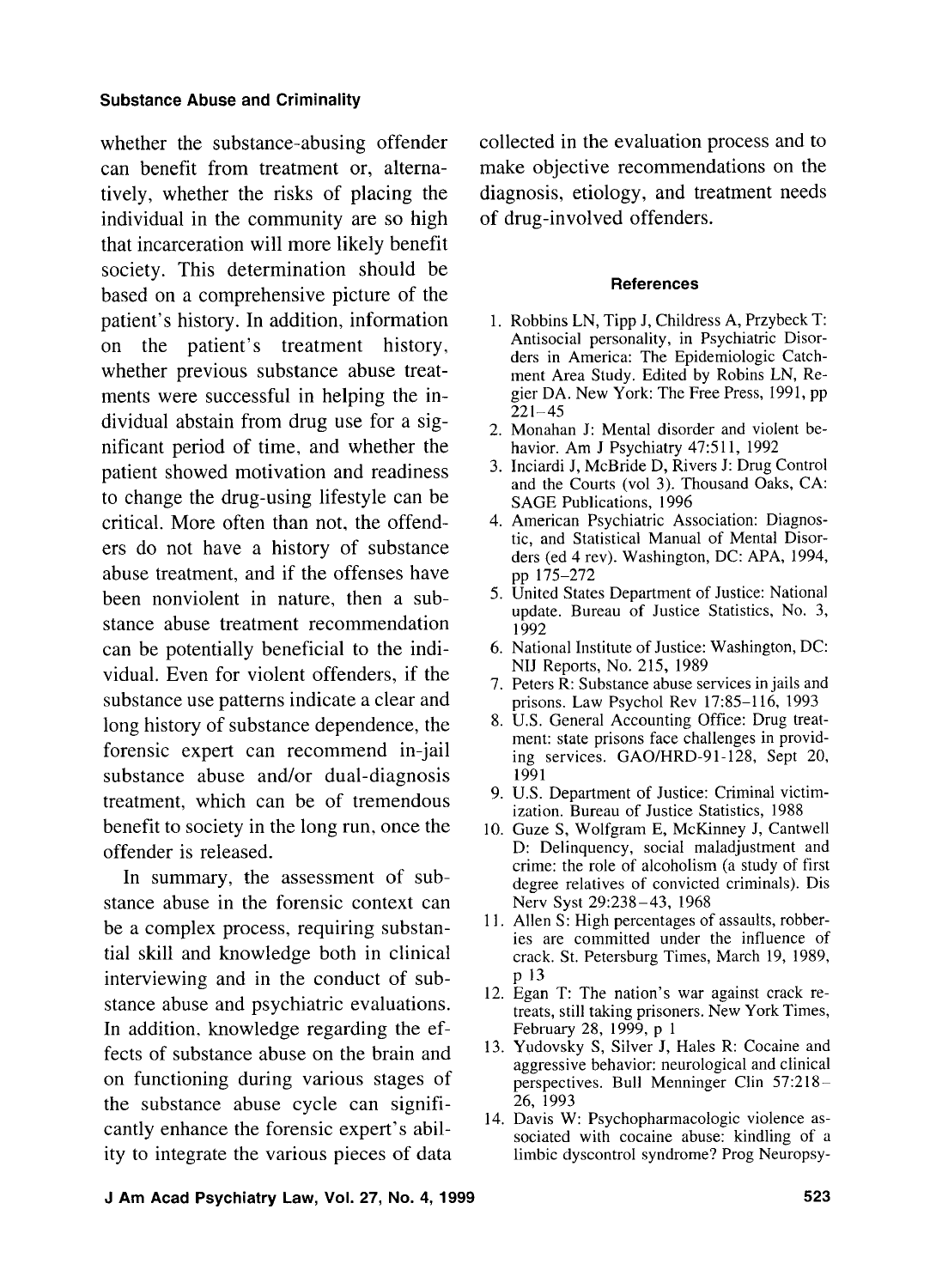chopharmacol Biol Psychiatr 20:1273-1300. 1996

- 15. Dembo R, Washburn M, Wish E, *et* al: Heavy marijuana use and crime among youths entering a juvenile detention center. J Psychoact Drugs 19:47-56, 1987
- 16. Ball J, Schaffer J, Nurco D: The day-to-day criminality of heroin addicts in Baltimore: a study in the continuity of offense rates. Drug Alcohol Depend 12: 119-42, 1983
- 17. Nurco D, Ball J, Schaffer J, Hanlon T: The criminality of narcotic addicts. J Nerv Ment Dis 173:94-102, 1985
- 18. American Psychiatric Association: Practice Guideline for Treatment of Patients with Substance Use Disorders. Washington, DC: APA, 1995
- 19. Collins J, Hubbard R, Rachel J: Expensive drug use and illegal income: a test of explanatory hypotheses. Criminology 23:743-63, 1985
- 20. Busch K, Schnoll S: Cocaine: review of current literature and interface with the law. Behav Sci Law 3:283-98, 1985
- 21. Kermani E, Castaneda R: Psychoactive substance use in forensic psychiatry. Am J Drug Alcohol Abuse 22: 1-27, 1996
- 22. Jaffe J, Babor T, Fishbein D: Alcoholics, aggression, and antisocial personality. J Stud Alcohol 49:211-8, 1988
- 23. Pickworth W, Rohrer M, Fant R: Effects of abused drugs on psychomotor performance. Exp Clin Psychopharmacol 5:235-41, 1997
- 24. Azorlosa J, Heishman S, Stitzer M, Mahaffey J: Marijuana smoking: effects of varying delta9 tetrahydrocannabinol content and number of puffs. J Pharmacol Exp Ther 261: 114-22, 1992
- 25. Grant I: Alcohol and the brain: neuropsychological correlates. J Consult Clin Psychol 55: 310-4, 1987
- 26. O'Malley S, Adams M, Heaton R, Rawin F, *et*  al: Neuropsychological impairment in chronic cocaine abusers. Am J Drug Alcohol Abuse 18:131-44, 1992
- 27. Pope H, Yurgelun-Todd D: The residual cognitive effects of heavy marijuana use in college students. JAMA 275:521-7, 1996
- 28. Jentsch, J, Redmond D, Elsworth J, Taylor J, Youngren K, Roth R: Enduring cognitive deficits and cortical dopamine dysfunction in monkeys after long-term administration of phencyclidine. Science 277:953-5, 1997
- 29. Leshner A: Addiction is a brain disease, and it matters. Science 278:45-70, 1997
- 30. Nestler E, Aghajanian G: Molecular and cel-

lular basis of addiction. Science  $278:58-62$ , 1997

- 31. Koob G, Le Moal M: Drug abuse: hedonic homeostatic dysregulation. Science 278:52-8, 1997
- 32. Fuster J: The Prefrontal Cortex: Anatomy, Physiology and Neuropsychology of the Frontal Lobe. New York: Raven Press, 1980
- 33. Maclean P: The Triune Brain. New York: Plenum Press, 1990, pp 242-3
- 34. Modell J, Mountz J, Beresford T: Basal ganglia/limbic striatal and thalamocortical involvement in craving and loss of control in alcoholism. J Neuropsychiatry Clin Neurosci 2: 123-44, 1990
- 35. London E, Broussolle E, Links J, *et* al: Morphine induced metabolic changes in human brain: studies with positron emission tomography and fluorine-18 fluorodeoxyglucose. Arch Gen Psychiatry 47:73-82, 1990
- 36. Volkow N, Gillespie H, Mullani N, *et* al: Cerebellar metabolic activation by delta-9 tetrahydrocannabinol in human brains: a study with positron emission tomography and 18F-2-fluro-2-deoxyglucose. Psychiatry Res Neuroimaging 4O:69 -78, 199 1
- 37. London E, Cascella N, Wong D: Cocaineinduced reduction of glucose utilization in human brain. Arch Gen Psychiatry 47:567-74, 1990
- 38. Volkow N, Hitzmann R, Wolf A, *et* a/: Acute effects of ethanol on regional brain glucose metabolism and transport. Psychiatry Res Neuroimaging 35:39 -48, 1990
- 39. Volkow N, Gillespie H, Mullani N, *et* al: Brain glucose metabolism in chronic marijuana users at baseline and during marijuana intoxication. Psychiatry Res Neuroimaging 67:29-38, 1996
- 40. Mathew R, Wilson W, Coleman R, Turkington T, DeGrado T: Marijuana intoxication and brain activation in marijuana smokers. Life Sci 60:2075-89, 1997
- 41. Volkow N, Fowler J, Wang G, *et* al: Decreased dopamine D2 receptor availability is associated with reduced frontal metabolism in cocaine abusers. Synapse (NY) 14:169-77, 1993
- 42. Hammer R, Pires W, Markou A, Koob G: Withdrawal following cocaine self-administration decreases regional cerebral metabolic rate in critical brain reward regions. Synapse (NY) 14:73-80, 1993
- 43. Grant S, London E, Newlin D, *et* a/: Activation of memory circuits during cue-elicited cocaine craving. Proc Natl Acad Sci USA 93: 12040-5, 1996

**524 J Am Acad Psychiatry Law, Vol. 27, No. 4, 1999**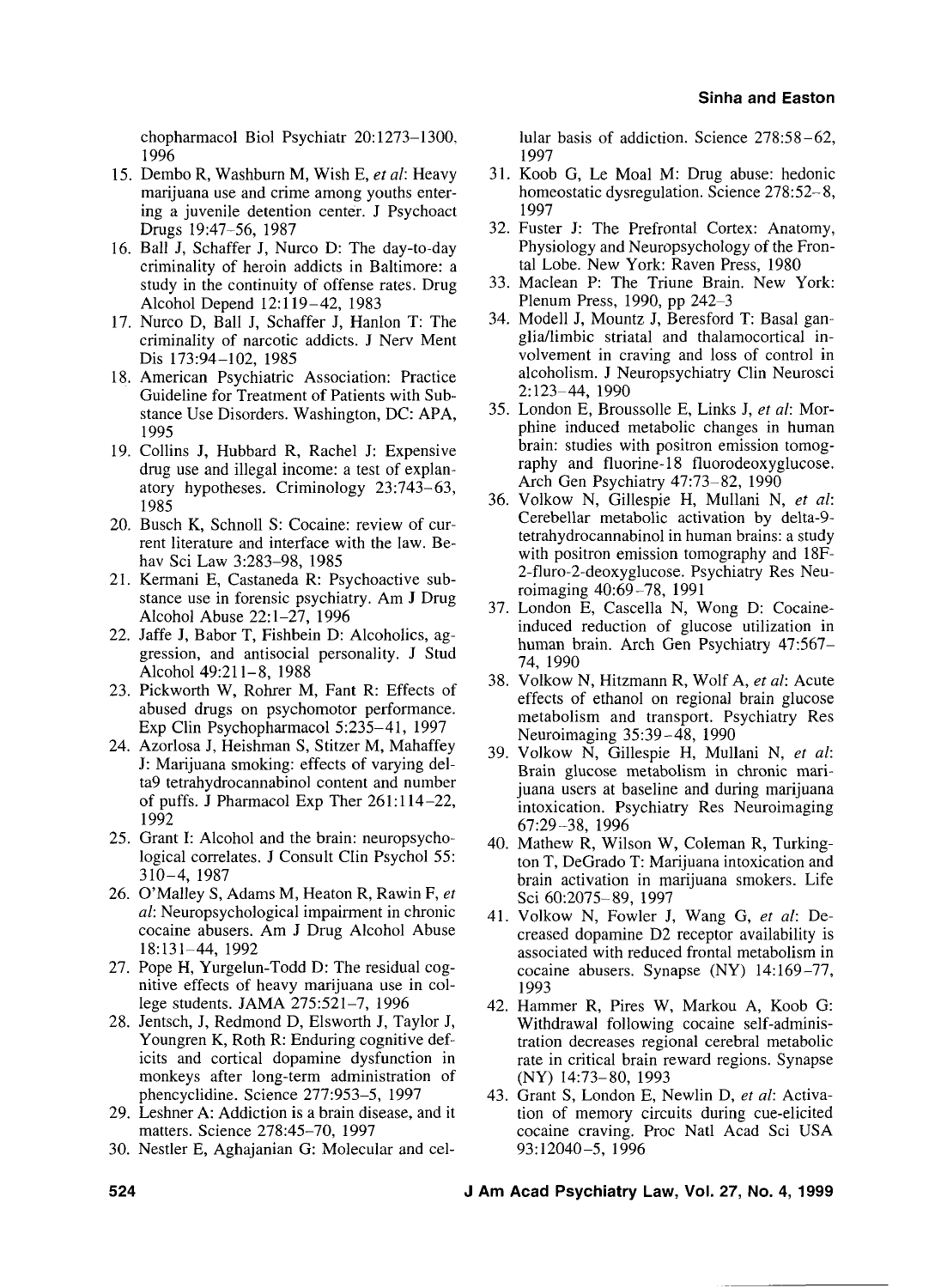- 44. Maas L, Lukas S, Kaufman M, USA: Functional magnetic resonance imaging of human brain activation during cue-induced cocaine craving. Am J Psychiatry 155: 124-6, 1998
- 45. Childress A, Mozley P, McElgin W, Fitzgerald J, Revich M, O'Brien C: Limbic activation during cue-induced cocaine craving. Am J Psychiatry 156:l 1-8, 1999
- 46. Nurco D, Ball J, Schaffer J, Hanlon T: The criminality of narcotic addicts. J Nerv Ment Dis 173:94-102, 1985
- 47. Hammersley R, Forsyth A, Morrison V, Davies A: The relationship between crime and opium use. Br J Addict 84:1029-43, 1984
- 48. Helzer J, Pryzbeck T: The co-occurrence of alcoholism with other psychiatric disorders in the general population and its impact on treatment. J Stud Alcohol 49:219-24, 1988
- 49. Gawin F, Kleber H: Abstinence symptomatology and psychiatric diagnosis in cocaine abusers: clinical observations. Arch Gen Psychiatry 43: 107-13, 1986
- 50. Carroll K, Rounsaville B, Bryant K: Alcoholism in treatment-seeking cocaine abusers: clinical and prognostic significance. J Stud Alcohol 54: 199-208, 1993
- 51. Schmitz J, Bordnick P, Kearney M, Fuller S, Breckenridge J: Treatment outcome of cocaine-alcohol dependent patients. Drug Alcohol Depend 47:55-61, 1997
- 52. Dawkins M: Drug use and violent crime among adolescents. Adolescence 32:395-405, 1997
- 53. Kay S, Kalathara M, Meinzer A: Diagnosis and behavioral characteristics of psychiatric patients who abuse substances. Hosp Community Psychiatry 40: 1062-4, 1989
- 54. Swartz M, Swanson J, Hiday V, Borum R, Wagner R, Burns B: Violence and severe mental illness: the effects of substance abuse and nonadherence to medication. Am J Psychiatry 155:226-3 1, 1998
- 55. Virkkunen M, Kallio E, Rawlings R, *et* nl: Personality profiles and state aggressiveness in Finnish alcoholic, violent offenders, fire setters, and healthy volunteers. Arch Gen Psychiatry 5 1:28-33, 1994
- 56. Cuffel B, Shumway M, Chouljian T, Macdonald T: A longitudinal study of substance abuse and community violence in schizophrenia. J Nerv Ment Dis 182:704-8, 1994
- 57. Salloum I, Daley D, Cornelius J, Kirisci L, Thase M: Disproportionate lethality in psychiatric patients with concurrent alcohol and cocaine abuse. Am J Psychiatry 153:953-5, 1996
- 58. Swanson J, Borum R, Swartz M, Monahan J: Psychotic symptoms and disorders and the

risk of violent behavior in the community. Crim Behav Ment Health 6:309-29, 1996

- 59. Swanson J, Estroff S, Swartz M, *et* nl: Violence and severe mental disorder in clinical and community populations: the effects of psychotic symptoms, co-morbidity, and lack of treatment. Psychiatry 60: 1-22, I997
- 60. Brizer D, Crowner M (editors): Current Approaches to the Prediction of Violence. Washington, DC: American Psychiatric Press, 1989
- 61. Cunningham M, Reidy T: Antisocial personality disorder and psychopathy: diagnostic dilemmas in classifying patterns of antisocial behavior in sentencing evaluations. Behav Sci Law 16:333-51, 1998
- 62. Rounsaville B, Eyre S, Weissman M, Kleber H: The antisocial opiate addict, in Psychosocia1 Constructs: Alcoholism and Substance Abuse. Edited by Stimmeo B. New York: Haworth, 1983, pp 29-42
- 63. Spitzer R, Endicott J, Robbins E: Research diagnostic criteria: rationale and reliability. Arch Gen Psychiatry 35:773-82, 1978
- 64. Gerstley L, Alterman A, McLellan A, Woody G: Antisocial personality disorder in patients with substance abuse disorder: a problematic diagnosis? Am J Psychiatry 147:173-8, 1990
- 65. Cunningham M, Reidy T: Integrating base rate data in violence risk assessments at capital sentencing. Behav Sci Law 16:71-95, 1998
- 66. Abram K: The effect of co-occurring disorders on criminal careers: interaction of antisocial personality, alcoholism, and drug disorders. Int J Law Psychiatry 12:133-48, 1989
- 67. Brooner R, Herbst J, Schmidt C, Bigelow G, Costa P: Antisocial personality disorder among drug abusers. J Nerv Ment Dis 181: **3** 13-9, 1993
- 68. Kandel D: Stages in adolescent involvement in drug use. Science 190:912-4, 1975
- 69. Kandel D, Davies M: High school students who use crack and other drugs. Arch Gen Psychiatry 53:7 1-80, 1996
- 70. Kandel D, Chen K, Warner L, Kessler R, Grant B: Prevalence and demographic correlates of symptoms of last year dependence on alcohol, nicotine, marijuana and cocaine in the U.S. population. Drug Alcohol Depend 44: 1 1-29, 1997
- 71. DuRant R, Knight J, Goodman E: Factors associated with aggressive and delinquent behaviors among patients attending an adolescent medicine clinic. J Adolesc Health 21: 303-8, 1997
- 72. DuRant R, Smith J, Kreiter S, Krowchuk D: The relationship between early age onset of
- **J Am Acad Psychiatry Law, Vol. 27, No. 4, 1999 525**